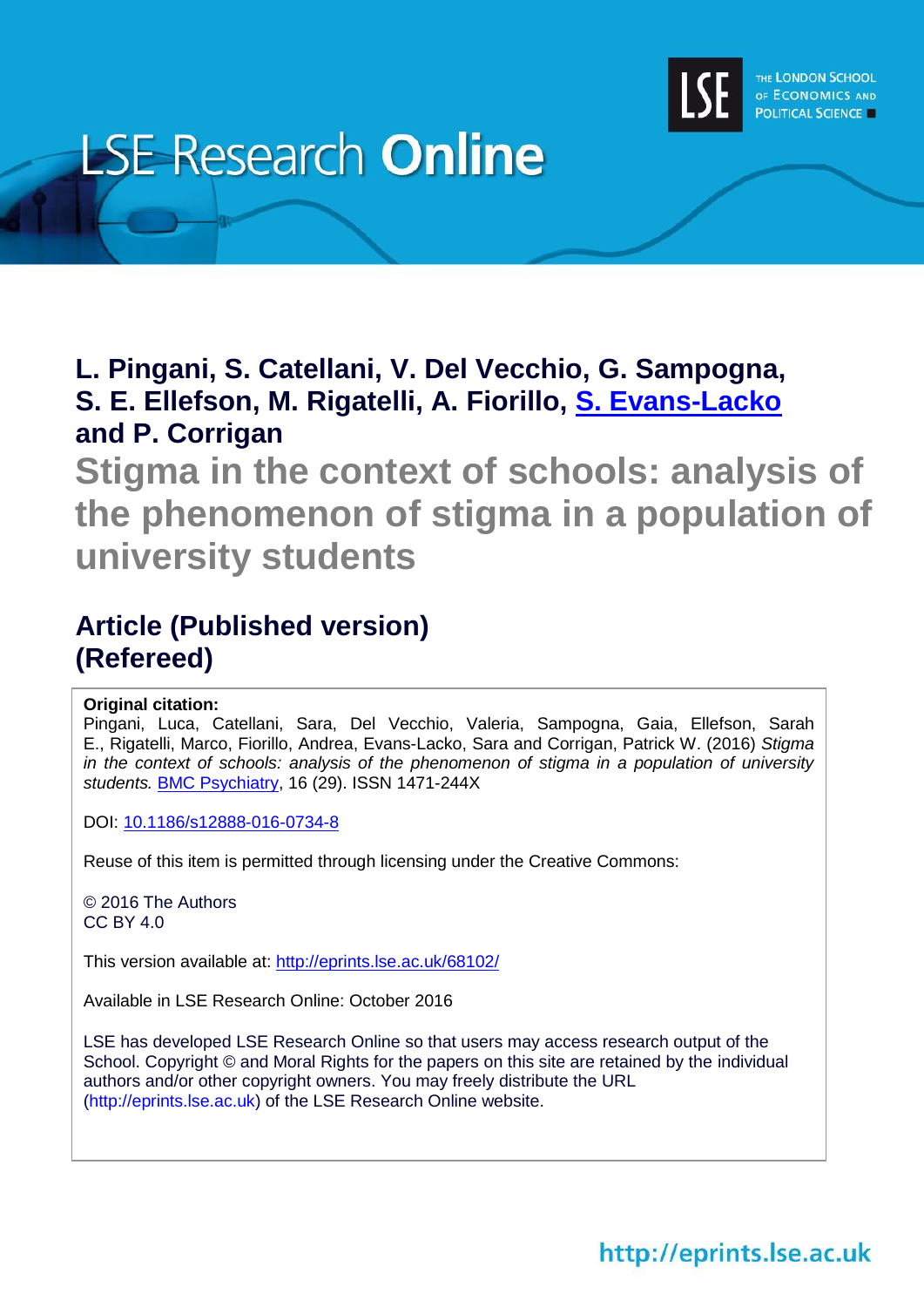### **RESEARCH ARTICLE Example 2014 12:30 The Contract of Contract ACCESS**



## Stigma in the context of schools: analysis of  $\bigcirc$  CrossMark the phenomenon of stigma in a population of university students

Luca Pingani<sup>1,2\*</sup>, Sara Catellani<sup>1</sup>, Valeria Del Vecchio<sup>3</sup>, Gaia Sampogna<sup>3</sup>, Sarah E. Ellefson<sup>4</sup>, Marco Rigatelli<sup>5</sup> , Andrea Fiorillo<sup>3</sup>, Sara Evans-Lacko<sup>6</sup> and Patrick W. Corrigan<sup>4</sup>

#### Abstract

Background: Students have stereotyped views about people with mental illness. In particular, they believe that these persons are incurable, dangerous, unpredictable and responsible for their condition. This study aims to investigate the levels of public stigma in an Italian university population.

Methods: The Attribution Questionnaire 27 - Italian Version (AQ-27-I) was administered to a sample of students from the Faculty of Medicine and Surgery of the University of Modena and Reggio Emilia. After examining the psychometric characteristics of the AQ-27-I (Cronbach's Alpha and Confirmatory Factor Analysis), multiple linear regression analyses were carried out to identify the predictors of stigmatizing attitudes in this population.

Results: Three hundred and eleven students completed the questionnaire, with a response rate of 32.81 % (out of the 948 contacted by email). The AQ-27-I showed good psychometric properties with an  $\alpha$  = .68, and the fit indices of the models that partially supported the factor structure and paths. The two variables identified as possible predictors of stigmatizing attitudes (total score of AQ-27-I) were age and time spent reading newspapers.

**Conclusions:** Antistigma campaigns are needed in university contexts, targeted in particular to students in health professions.

Keywords: Mental health, Psychometrics, Reliability and validity, Stigma, Stereotypes, Questionnaires, University students

#### Background

Stigmatization is a social phenomenon leading to the marginalization of a specific member or a group of the community. Stigma leads to discrimination and loss of dignity as a result of prejudices by other members of the society [[1](#page-6-0)]. Erving Goffman originally defined stigma as a mark or attribute that makes the person "from a whole and usual person to a tainted, discounted one" [[2\]](#page-6-0).

Six different types of stigma related to mental illness have been described in the literature: public stigma [\[3](#page-6-0)]; structural stigma [[4](#page-6-0)]; self stigma [[5](#page-6-0)]; felt or perceived stigma [[6](#page-6-0)]; experienced stigma [\[6\]](#page-6-0) and label avoidance [\[7](#page-6-0), [8](#page-6-0)].

<sup>2</sup>International PhD School in Clinical and Experimental Medicine, University of Modena and Reggio Emilia, Via del Pozzo 71, Modena, Italy Full list of author information is available at the end of the article

The stigmatized individual is assigned an attribute that makes him/her different and usually less desirable than others. The person is thus downgraded from being a full individual to a discredited person. As a result, the stigmatized person is isolated and marginalized. Stigma against persons with mental illness remains the strongest negative connotation of all social relations [[9\]](#page-6-0).

The attribution theory is an example of a social cognitive model that can be used to better understand stigma and in particular the belief that persons with mental illness are responsible for their mental health disorder ("public stigma"). Specifically, Weiner's attribution theory involves an interest in person's perceptions of causes of events [[10](#page-6-0)]. Causal beliefs lead to assumptions regarding personal responsibility, which directly impacts a person's affect (usually in the form of anger or pity). These thoughts of personal responsibility and feelings regulate



© 2016 Pingani et al. Open Access This article is distributed under the terms of the Creative Commons Attribution 4.0 International License [\(http://creativecommons.org/licenses/by/4.0/](http://creativecommons.org/licenses/by/4.0/)), which permits unrestricted use, distribution, and reproduction in any medium, provided you give appropriate credit to the original author(s) and the source, provide a link to the Creative Commons license, and indicate if changes were made. The Creative Commons Public Domain Dedication waiver [\(http://creativecommons.org/publicdomain/zero/1.0/](http://creativecommons.org/publicdomain/zero/1.0/)) applies to the data made available in this article, unless otherwise stated.

<sup>\*</sup> Correspondence: [luca.pingani@unimore.it](mailto:luca.pingani@unimore.it) <sup>1</sup>

<sup>&</sup>lt;sup>1</sup>Human Resource Development, Local Health Agency of Reggio Emilia, Via Amendola 2, Reggio Emilia, Italy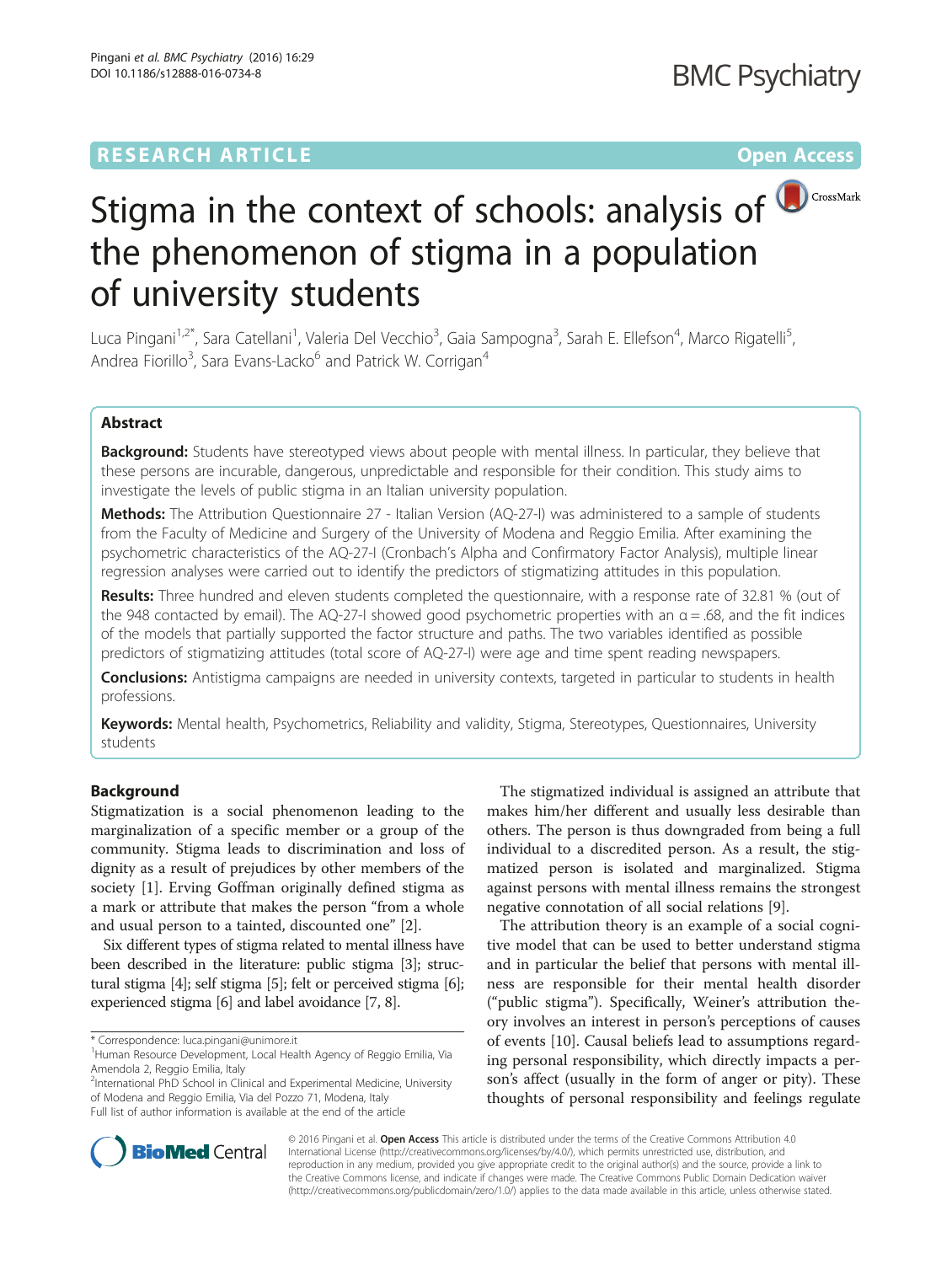social behaviors toward the others [[10\]](#page-6-0). If a person is perceived as responsible for his or her mental illness, then people may be angry towards the person, and will marginalize him or her through segregation and coercion. If the person is perceived as not responsible for his or her mental illness, then feelings of pity will emerge. A second concept of public stigma pertains to the notion that persons with mental illness are dangerous. Previously described as "danger appraisal", those who think that persons with mental illness are dangerous are more likely to react with fears and to avoid them [\[11, 12\]](#page-7-0). Discrimination against people with mental illness can result in negative social and health outcomes, such as difficulties in finding a job, discontinuation of studies, decrease in social network, reduced access to mental health care and low adherence to treatment.

Recent studies have reported that medical students believe that persons with mental illness are unpredictable, dangerous, and incurable [[13](#page-7-0)]. Students in social work also endorse a desire to maintain social distance from people with mental illness [\[14\]](#page-7-0). Medical and nursing undergraduate students report not having enough information about mental disorders [[15](#page-7-0)]. Previous studies have found that students' stigmatizing attitudes are influenced by socio-demographic characteristics, such as gender, age and culture, and by a direct or indirect experience of mental illness [\[13](#page-7-0), [14](#page-7-0), [16](#page-7-0)–[20\]](#page-7-0).

Over the last thirty years, several efforts have been made in Italy to improve the public understanding and acceptance of persons with mental disorders. In particular, in 1978 the "Basaglia law", which gradually closed psychiatric hospitals shifting mental health care in the community, should have increased the general public understanding and social contact with persons with serious mental illness [[21](#page-7-0), [22](#page-7-0)].

Another aspect we considered in our study is the knowledge of mental illness through newspapers and educational conferences on stigma. Mass media often portray persons with mental illness as dangerous and violent [[23](#page-7-0)], and Italian newspapers often use psychiatric terms, such as schizophrenia, to describe incoherent, dangerous, aggressive, or odd behaviors [[24, 25\]](#page-7-0). Thus, reading newspapers may result in an increase of stigma among the general population, as shown in a previous Italian multicenter study, which compared the opinions about mental illness of the general population, relatives and mental health professionals [[26](#page-7-0)].

In this study, our primary aim was to validate the Italian version of the AQ 27 (AQ-27-I) in a medical student population. In secondary analyses, we assessed and verify possible predictors of stigmatization in the same population. To the best of our knowledge, no study has been carried out in Italy to explore the presence of stigmatizing attitudes in medical students.

#### **Methods** Sample

All students ( $N = 948$ ) attending a three-year first level degree course at the Faculty of Medicine and Surgery of the University of Modena and Reggio Emilia during the years 2011 and 2012 received an e-mail invitation to participate in the study, together with the study protocol. A sample of five times the number of questionnaire items is considered the minimum for confirmatory factor analysis: as the questionnaire is composed by 27 items, we needed a minimum of 135 completed questionnaires [\[27](#page-7-0)].

After providing informed consent, students who agreed to participate received an online version of the AQ-27-I with an ad-hoc schedule on their socio-demographic characteristics and three additional questions on the knowledge of Italian mental health care organization (i.e., knowledge of the thirtieth anniversary of the Basaglia law), previous educational experiences related to stigma (i.e., participation in scientific conferences) and exposure to information provided by mass media on mental health (i.e., time spent reading newspapers every day). The study obtained the ethical approval by the Board of Presidents of the Educational Courses of the Faculty of Medicine and Surgery of the University of Modena and Reggio Emilia (Italy).

#### Instrument description

The AQ-27-I is a 27-item self-administered questionnaire already validated in the Italian and Spanish languages for use with the general population [\[28, 29\]](#page-7-0). Respondents are asked to rate their level of agreement with each statement about "Harry", a 30-year-old single man with schizophrenia, on a Likert scale from 1 ("not at all") to 9 ("very much"). The AQ-27-I includes 9 subscales, each assessing a typical stereotype about people with mental illness: responsibility, pity, anger, dangerousness, fear, help, coercion, segregation and avoidance. Six items (7, 8, 16, 20, 21, 26) are reverse scored. Globally, the AQ-27-I provides a measure of public stigma. Higher scores indicate greater stigmatization toward Harry. The psychometric properties of the original questionnaire (AQ-27) were examined by two previous confirmatory factor analyses and found the AQ-27 to be acceptable and stable [\[1](#page-6-0), [30](#page-7-0)]. The AQ-27-I demonstrated an acceptable internal consistency, with a Cronbach's alpha of 0.82 for the total scale, and a satisfactory test–retest reliability, with intraclass correlation coefficient of 0.72 [[28](#page-7-0)].

#### Validation process

Confirmatory factor analysis was performed to assess whether the original theoretical construct could be applied to a population of university students. Model fit was assessed using the following indices:  $\chi^2$ , Goodness of Fit Index (GFI > 0.90), Root Mean Square Error of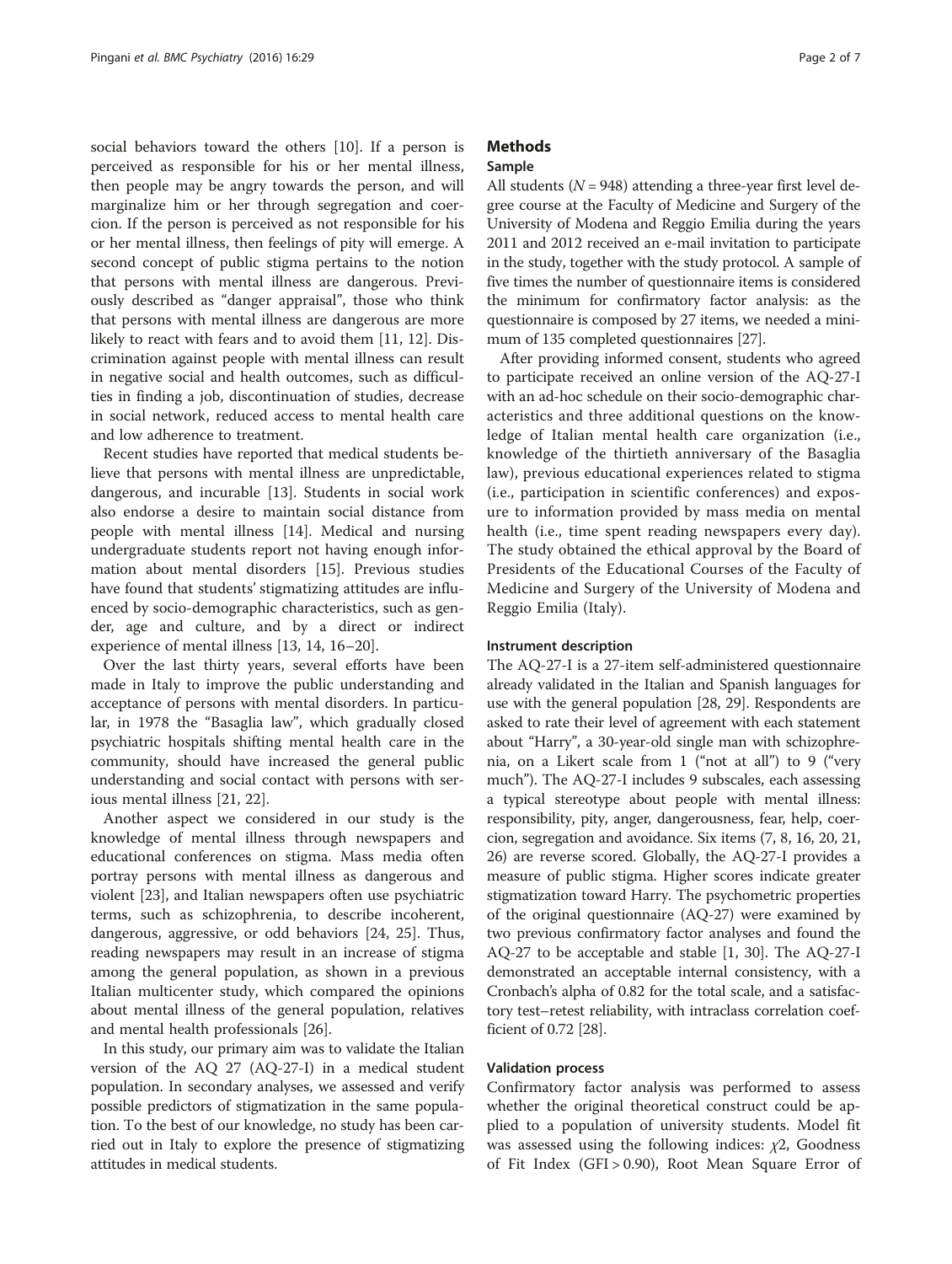Approximation (RMSEA < 0.05), Adjusted Goodness of Fit Index (AGFI > 0.90) and Comparative Fit Index (CFI > 0.90). Cronbach's alpha was used to assess instrument reliability ( $\alpha \geq 0.65$ ).

#### Predictors of stigmatizing attitudes in the university population

The relationship between stigma and (1) age, (2) sex, (3) knowledge of the "Basaglia law", (4) attendance of a conference on stigma, (5) time spent reading newspapers was explored using a multivariable linear regression for total score and every single subscales of AQ-27-I.

#### Results

#### Socio-demographic characteristics of the sample

A total of 311 (32.81 %) students signed the informed consent and returned the completed questionnaire. They are young (mean age:  $22.78 \pm 3.80$ ), and mostly female (*n* = 217). Less than 50 % ( $n = 149$ ) of respondents are aware of the thirtieth anniversary of the Basaglia law [\[18](#page-7-0)]; about 80 % ( $n = 248$ ) never participated in seminars or conferences on stigma, and only 33 %  $(n = 102)$  usually read newspapers for about 20 min every day (Table 1).

|  | <b>Table 1</b> Socio-demographic characteristics of the sample ( $n = 311$ ) |  |
|--|------------------------------------------------------------------------------|--|
|  |                                                                              |  |

| Variable                       | Frequency (n)                                                   | Percentage (%)                                                             |  |
|--------------------------------|-----------------------------------------------------------------|----------------------------------------------------------------------------|--|
| Gender                         |                                                                 |                                                                            |  |
| Male                           | 94                                                              | 30.23                                                                      |  |
| Female                         | 217                                                             | 69.77                                                                      |  |
| Civil status                   |                                                                 |                                                                            |  |
| Single                         | 143                                                             | 45.98                                                                      |  |
| Engaged                        | 160                                                             | 51.45                                                                      |  |
| Married                        | 7                                                               | 2.25                                                                       |  |
| Divorced                       | 1                                                               | 0.32                                                                       |  |
| enactment of the Basaglia law? | Knowledge about celebration of the thirtieth anniversary of the |                                                                            |  |
| Yes                            | 149                                                             | 47.91                                                                      |  |
| <b>No</b>                      | 162                                                             | 52.09                                                                      |  |
| psychiatry                     |                                                                 | Participation in seminars or conferences related to the issue of stigma in |  |
| Yes                            | 63                                                              | 20.26                                                                      |  |
| <b>No</b>                      | 248                                                             | 79.74                                                                      |  |
|                                | Daily time spent reading a newspaper (in minute)                |                                                                            |  |
| $\mathbf 0$                    | 85                                                              | 27.33                                                                      |  |
| 10                             | 82<br>26.37                                                     |                                                                            |  |
| 20                             | 102                                                             | 32.79                                                                      |  |
| 30                             | 28                                                              | 9.00                                                                       |  |
| 40                             | 5                                                               | 1.61                                                                       |  |
| >40                            | 9                                                               | 2.89                                                                       |  |
|                                |                                                                 |                                                                            |  |

#### Confirmatory factor analysis

The path analysis of the attribution theory of personal responsibility for mental illness is shown in Fig. [1](#page-4-0) [\[3](#page-6-0)]. The 18 items were defined as loading on six different first order latent factors [\[1](#page-6-0), [30\]](#page-7-0): personal responsibility (10, 11, 23), pity (9, 22,27), help (8, 20, 21), anger (1, 4, 12), coercion (5, 14, 25) and segregation (6, 15, 17). The path analysis indicates the significance of the chi square value ( $\chi$ 2 = 308.53; df = 130;  $p$  < 0.01) and a value for the  $\chi$ 2/df ratio (2.37) above the reference value (2.0), which do not support fit. The GFI of 0.90 represents a good value, while both the AGFI  $(=0.86)$  and the CFI  $(=0.83)$ are slightly below the threshold. On the contrary, the value of the RMSEA  $(=0.07)$  is slightly above the recommended values. The covariance estimate among factors is significant, with the exception of the associations of "personal responsibility" with "pity"  $(-0.02; p = 0.78)$ , and of "anger" with "coercion" (0.17;  $p = 0.16$ ). All the items loaded significantly into their corresponding factors.

On the basis of the results provided above, the personal responsibility model was divided into three sub-models (Fig. [2\)](#page-4-0). The path analysis of sub-model A (personal responsibility  $\rightarrow$  pity  $\rightarrow$  help) resulted in a significant chi square  $(\chi^2 = 66.18; df = 24; p < 0.001)$  and a  $\chi^2/df$  ratio (2.76) above the reference value (2.0), not supporting the fit. The other three fit indices indicated an acceptable model fit (GFI = 0.95; AGFI = 0.91; CFI = 0.91; RMSEA = 0.08). The second path consisted of sub-model B (personal responsibility  $\rightarrow$ anger  $\rightarrow$  coercion), and the path analysis resulted in a significant chi square ( $\chi$ 2 = 47.69; df = 24;  $p$  < 0.005) and a  $\chi$ 2/ df ratio (1.98) below the reference value (2.0), thus supporting the fit. Two of the four other fit indices indicated an acceptable model fit  $(GFI = 0.97; AGFI = 0.94; CFI = 0.88;$ RMSEA = 0.06). The third path consisted of sub-model C (personal responsibility  $\rightarrow$  anger  $\rightarrow$  segregation), and the path analysis resulted in a significant chi square ( $\chi$ 2 = 185.63; df = 24;  $p < 0.005$ ) and a  $\chi$ 2/df ratio (7.73) above the reference value (2.0), not supporting the fit. Only one of the four other fit indices indicated a good fit with the model  $(GFI = 0.91; AGFI = 0.87; CFI = 0.70; RMSEA = 0.09).$ 

The pathway analysis related to the danger appraisal towards persons with mental disorders is shown in Fig. [3](#page-5-0) [[3\]](#page-6-0). Nine items loaded into three different first order latent factors: dangerousness (items 2,13,18), fear (items 3,19,24) and avoidance (items 7,16,26). The pathway analysis showed a significant chi square value ( $\chi$ 2 = 61.96; df = 24;  $p < 0.01$ ) and a value for  $\chi$ 2/ df ratio (2.58) above the reference (2.0). The GFI  $(=0.96)$ , AGFI  $(=0.93)$  and CFI  $(=0.96)$  showed very good values, while RMSEA = 0.07 was slightly above the recommended values. All items loaded significantly into the corresponding factors and the estimated covariance between factors was always significant, ranging from -1.16 to 1.04.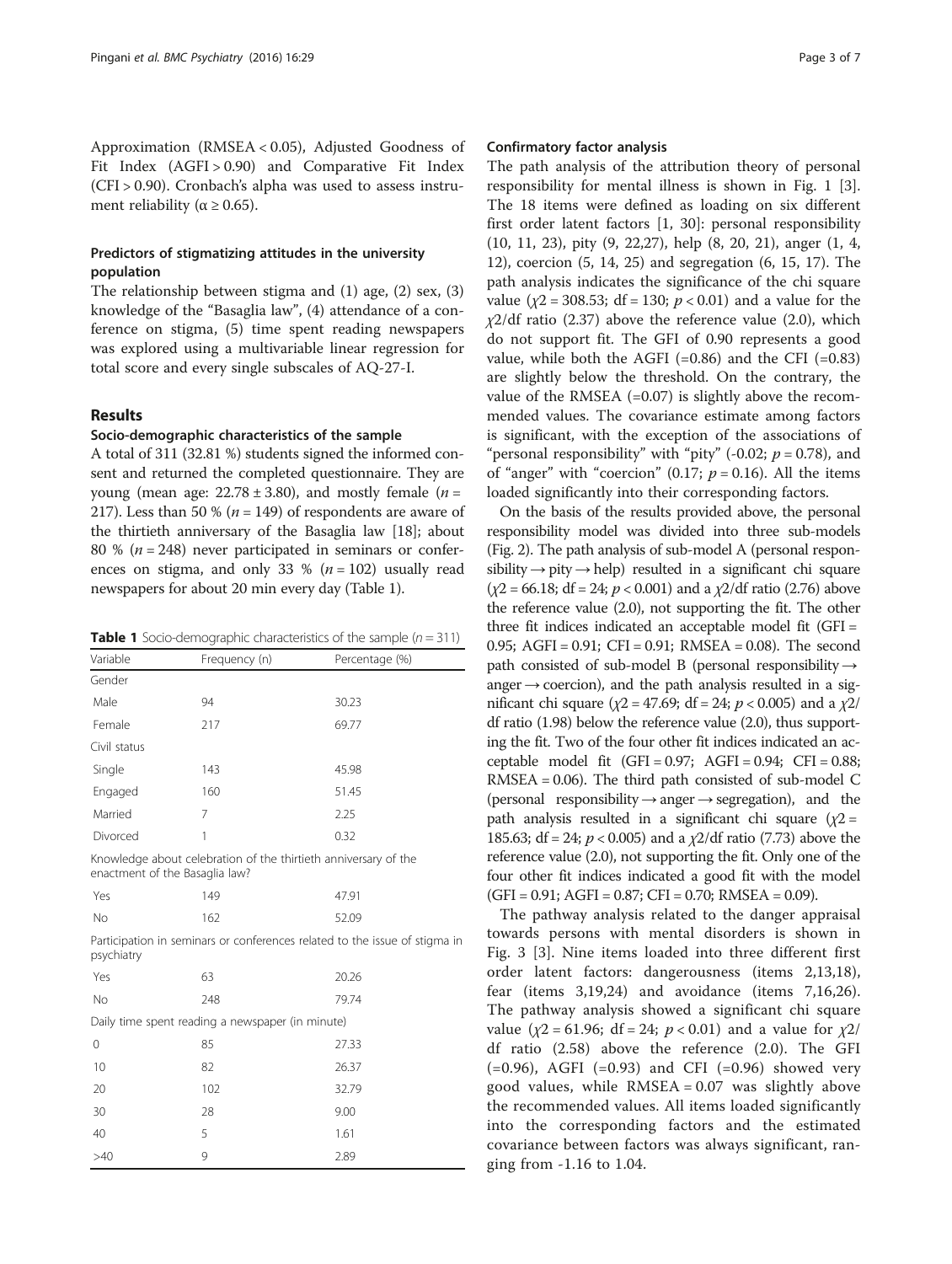<span id="page-4-0"></span>

#### Internal consistency reliability

Cronbach's alpha, used to test internal consistency, was 0.68. The "Fear" subscale showed the highest value of Internal Consistency Reliability (0.83). Two other subscales ("Pity" =  $0.63$  and "Dangerousness" =  $0.60$ ) achieved a score slightly below the cut-off, while the "Responsibility" subscale obtained a very low value (0.48) (Table [2](#page-5-0)).

#### Analysis of dependence of AQ-27-I scores

Multiple linear regression analysis was used to develop a model for predicting the total score of the AQ-27-I and the score of the subscales using five independent variables (age, sex, time spent reading newspapers, knowledge of the Basaglia law and participation in conferences on stigma) (Table [3](#page-6-0)). Two subscales (responsibility and anger) did not show any association with the independent variables. The subscale avoidance was negatively associated with the independent variables "knowledge of the Basaglia law" (β = -0.18;  $p = 0.002$ ) and "participation at conferences on stigma" ( $\beta$  = -0.13;  $p$  = 0.02). The independent variable "age" was negatively associated with four subscales of the AQ-27-I: coercion (β = -0.12;  $p = 0.04$ ),

segregation (β = -0.33;  $p = 0.001$ ), fear (β = -0.12;  $p =$ 0.03) and avoidance ( $\beta$  = -0.11;  $p$  = 0.05). Two positive associations were found between the variable "time spent in reading newspapers daily" and the subscales segregation ( $\beta$  = 0.12;  $p$  = 0.03) and dangerousness ( $\beta$  = 0.11;  $p = 0.04$ ). The independent variable "sex" was also related to the help ( $\beta$  = 0.16; *p* = 0.004) and dangerousness ( $\beta$  = -0.12;  $p = 0.04$ ) subscales. Finally, the "Pity" subscale was associated with the variable "knowledge of the Basaglia law" (β = -0.12;  $p = 0.03$ ). Using the total score of AQ-27-I as dependent variable only two hypothetic predictors were found: age  $(\beta = -0.12; p = 0.04)$  and time spent in reading newspapers ( $\beta = 0.17$ ;  $p = 0.04$ )

#### **Discussion**

The primary aim of the study was to validate the AQ-27-I in a medical student population. The confirmatory factor analysis of the model of personal responsibility scored slightly below the reference ranges (with the exception of the GFI, which was 0.90). The results of the path analysis were only partially overlapping with the previous validation: in particular, we did not find a

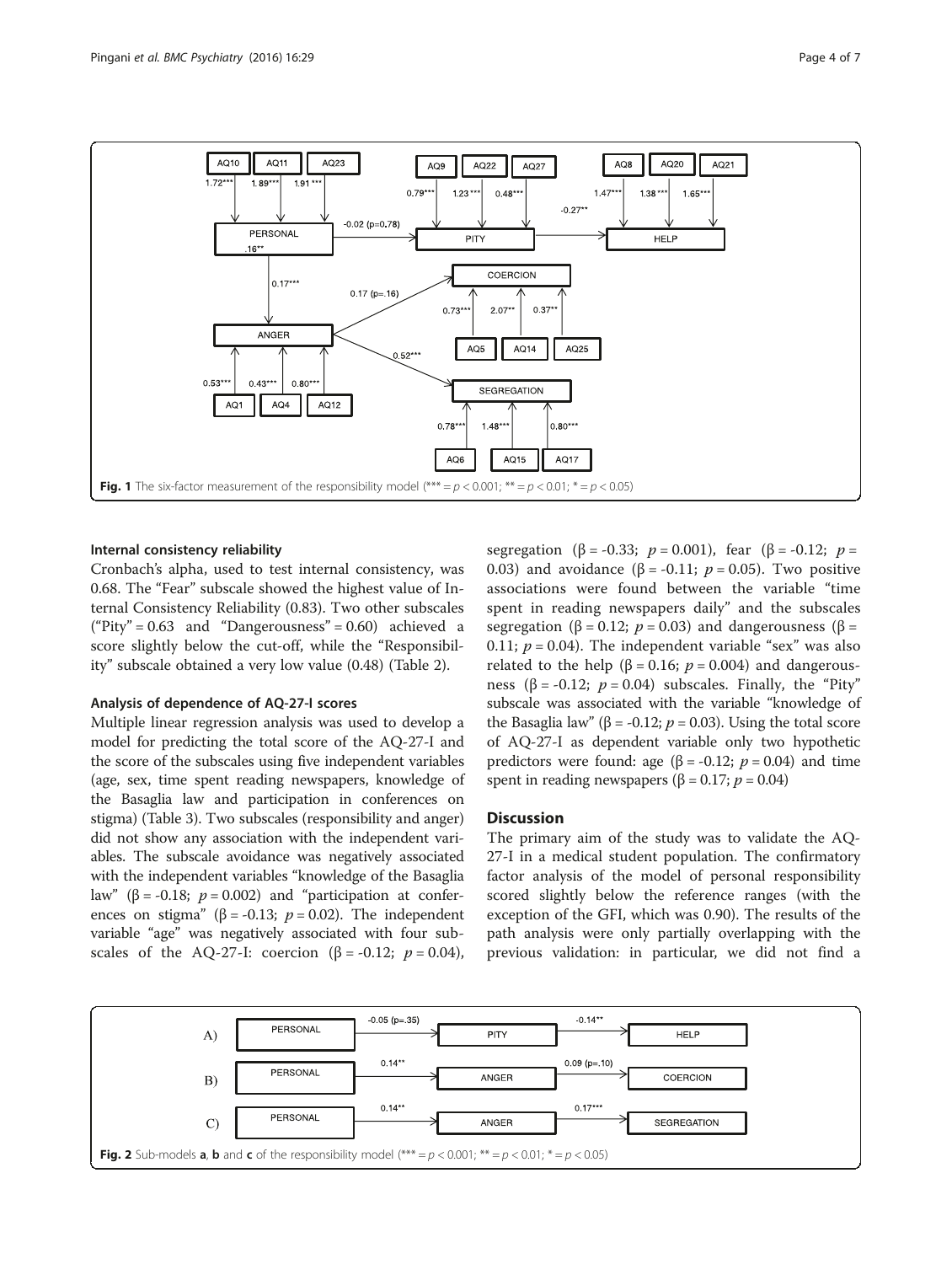<span id="page-5-0"></span>

significant association between anger and coercion, and between pity and help, and the  $\chi$ 2/df ratio did not support the fit. The behavioral response of segregation may be considered more appropriate to the emotional state of anger due to the fact that the individual with mental illness is considered responsible for his problems [[31-34\]](#page-7-0).

The results obtained from the second model ("Danger Appraisal model") are more robust, but again the  $\chi$ 2/df ratio does not support the fit. All covariances between the various factors of the model have reached a statistical significance ("dangerousness" with "fear" and "fear" with "avoidance"). Additionally, all the nine items loaded in their respective three factors. With regard to the fit indices, the results were satisfactory: only the RMSEA was above the cut-off, while all other indicators (GFI, AGFI and CFI) were within the cut-off. Therefore, the danger appraisal model seems to be a better fit with the Italian cultural context and it is more applicable in medical students. The internal consistency reliability of the questionnaire is 0.68. Three factors (dangerousness, fear and coercion) were below the threshold. This result suggests that other confounding variables could play an important role in the remaining variance.

The second aim of this study was to define possible predictors of stigmatizing attitudes in a medical student population. The analysis of associations between the subscales and the total score of AQ-27-I with the other collected

Table 2 Internal consistency (Cronbach's alpha coefficient)

| $AO-27-1$      | Internal consistency reliability (Cronbach's alpha<br>coefficient) |
|----------------|--------------------------------------------------------------------|
| Responsibility | 0.48                                                               |
| Pity           | 0.63                                                               |
| Anger          | 0.74                                                               |
| Dangerousness  | 0.60                                                               |
| Fear           | 0.83                                                               |
| Help           | 0.77                                                               |
| Coercion       | 0.63                                                               |
| Segregation    | 0.82                                                               |
| Avoidance      | 0.71                                                               |
| Total          | 0.68                                                               |

variables for defining possible stigmatizing attitudes in a university student population has allowed us to confirm data already available in the literature. In particular, our results show that being female is associated with a lower score on the dangerousness subscale and a higher score on the help subscale, thus confirming that negative prejudices against people with psychiatric disorders are higher in males [\[35](#page-7-0)].

Another interesting finding is the inversely proportional association between age as independent variable and the subscales coercion, segregation and dangerousness: the subscales' scores decrease as age increases. We can assume that during their degree course, students address issues related to ethics, deontology and the relationship between health professionals and patients, thus reducing their stigmatizing behaviors and stereotypes.

One of the main sources of stigma is how people with mental disorders are portrayed in newspapers: unreliable, insecure and dangerous [[36, 37](#page-7-0)]. In our study, this hypothesis is strengthened by the direct relationship between time spent in reading newspapers and the sense of danger, with the consequent desire of segregation, caused by people with psychiatric disorders.

The attendance in events on stigma is associated with less avoidance. However, from the evidence available in the literature [\[38](#page-7-0)] about the effectiveness of educational interventions as a mean to fight stigma, this finding requires more confirmation and it has to be considered speculative.

Finally, it is interesting to note that the knowledge of the thirtieth anniversary of the Basaglia law is associated with lower levels of stigmatizing attitudes (i.e., low scores on the pity and avoidance subscales) [\[39\]](#page-7-0). Although this association can be by chance, it is likely that the principles of the Italian law have been well received by the population, and that patients with mental disorders are not avoided.

#### Conclusions

This cross-sectional study has some limitations, which have to be considered. The main limitation is that unfortunately we did not consider the strongest predictor of positive attitudes, which is knowing someone with a mental health problem (social contact) [[17](#page-7-0), [40\]](#page-7-0). Second,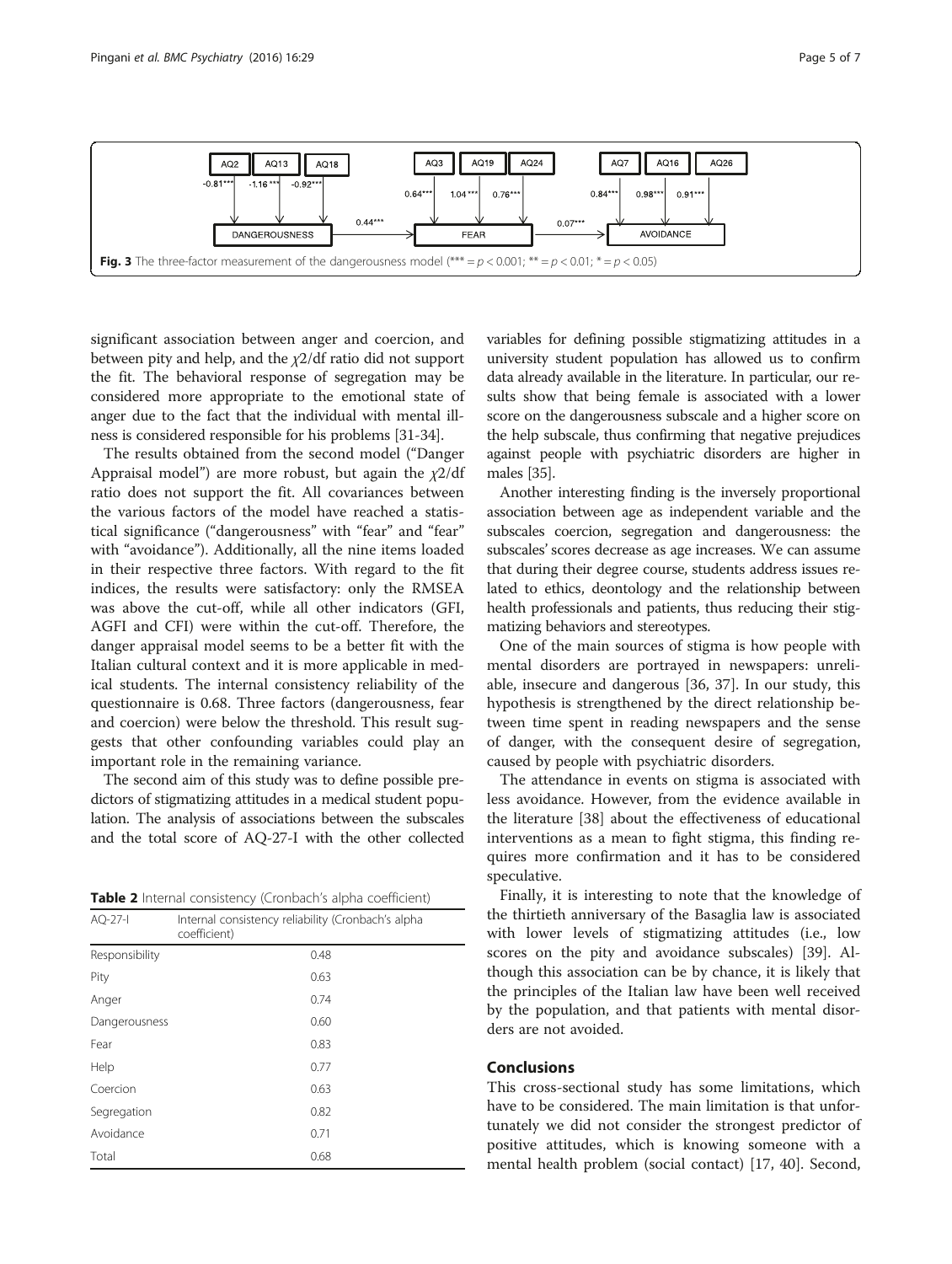|                    | Age                          | <b>Sex</b>                  | Knowledge of<br>Basaglia law | Conferences related<br>to stigma | Daily time spent reading<br>a newspaper |  |  |
|--------------------|------------------------------|-----------------------------|------------------------------|----------------------------------|-----------------------------------------|--|--|
| Responsibility     | $\beta$ = 0.03; $p$ = 0.64   | $\beta$ = -0.05; $p = 0.38$ | $\beta$ = -0.05; $p = 0.38$  | $\beta$ = 0.04; $p$ = 0.49       | $\beta = 0.11; p = 0.06$                |  |  |
| Pity               | $\beta$ = -0.01; $p$ = 0.83  | $\beta$ = -0.10; $p = 0.07$ | $\beta$ = -0.12; $p = 0.03$  | $\beta$ = -0.01; $p = 0.88$      | $\beta$ = -0.02; $p$ = 0.79             |  |  |
| Help               | $\beta$ = -0.04; $p$ = 0.46  | $\beta = 0.16; p = 0.004$   | $\beta$ = 0.09; $p$ = 0.11   | $\beta$ = 0.07; $p$ = 0.21       | $\beta = 0.10; p = 0.09$                |  |  |
| Anger              | $\beta$ = 0.001; $p$ = 0.98  | $\beta$ = -0.10; $p$ = 0.07 | $\beta$ = 0.03; $p$ = 0.56   | $β = 0.04; p = 0.51$             | $\beta = 0.11; p = 0.06$                |  |  |
| Coercion           | $\beta$ = -0.12; $p = 0.04$  | $\beta = 0.04; p = 0.40$    | $\beta$ = 0.04; $p$ = 0.56   | $\beta$ = 0.10; $p$ = 0.08       | $\beta = 0.01; p = 0.79$                |  |  |
| Segregation        | $\beta$ = -0.33; $p = 0.001$ | $\beta$ = -0.08; $p$ = 0.16 | $\beta$ = -0.11; $p = 0.06$  | $\beta$ = -0.09; $p = 0.10$      | $\beta$ = 0.12; $p$ = 0.03              |  |  |
| Dangerousness      | $\beta$ = -0.003; $p$ = 0.96 | $\beta$ = -0.12; $p$ = 0.04 | $\beta = 0.06; p = 0.92$     | $β = 0.02; p = 0.69$             | $\beta = 0.11; p = 0.04$                |  |  |
| Fear               | $\beta$ = -0.12; $p$ = 0.03  | $\beta = 0.04; p = 0.49$    | $\beta$ = -0.07; $p$ = 0.23  | $\beta$ = -0.02; $p$ = 0.66      | $\beta$ = 0.07; $p$ = 0.20              |  |  |
| Avoidance          | $\beta$ = -0.11; $p = 0.05$  | $\beta$ = -0.08; $p$ = 0.16 | $\beta$ = -0.18; $p = 0.002$ | $\beta$ = -0.13; $p = 0.02$      | $\beta$ = -0.08; $p$ = 0.16             |  |  |
| <b>Total Score</b> | $\beta$ = -0.12; $p = 0.04$  | $\beta$ = -0.05; $p = 0.45$ | $\beta$ = -0.08; $p = 0.32$  | $\beta$ = 0.07; $p$ = 0.30       | $\beta$ = 0.17; $p = 0.04$              |  |  |

<span id="page-6-0"></span>Table 3 Multiple linear regression between the subscale and the total score of the AQ-27-I (dependent variables) and the other independent variables

the sample included medical students who have agreed to participate in the survey because of their interest in the topic, and we do not have information on students who did not agree to participate. Third, participants were recruited at the Faculty of Medicine, and it may be that these students are more sensitive on social issues. Further studies should explore this phenomenon in students from other areas of knowledge. Fourth, we had a quite low response rate (32.8 %; 311/948), which may be due to lack of time to fill in the questionnaire or to have not received the invitation by e-mail. Although the sample size was sufficient enough to carry out the study and to perform statistical analyses, we acknowledge that the response rate might have biased the results, since those who responded may be more interested in the topic.

The analysis of possible characteristics associated with AQ-27-I subscales represents a first step for explaining the dynamics of stigma among university students: however, in order to have a clearer picture of this phenomenon, it is necessary to proceed with the definition of more complex models. Our findings confirm the need to improve strategies to fight stigma in university contexts. In particular, it may be relevant to include different teaching activities, such as seminars, first-person accounts and educational materials on stigma, or to involve mass media [[41](#page-7-0)]. With these activities, we could verify which strategy (educational or contact) is most effective for reducing stigma and discrimination in school populations.

#### Competing interests

The authors declare that they have no competing interests.

#### Authors' contributions

LP developed the study protocol, performed statistical analyses, wrote and finalized the draft. SEL, MR, AF and PWC contributed to study conception, design, and interpretation of findings. SC, VDV and SE collected the data and contributed to interpretation of data. GS contributed to data collection,

revised the paper and contributed to statistical analyses. All authors read and approved the final version of the manuscript.

#### Acknowledgements

This research received no specific grant from any funding agency, commercial or not-for-profit sectors. We are grateful to all respondents for giving us their time. They made this study possible.

#### Author details

<sup>1</sup>Human Resource Development, Local Health Agency of Reggio Emilia, Via Amendola 2, Reggio Emilia, Italy. <sup>2</sup>International PhD School in Clinical and Experimental Medicine, University of Modena and Reggio Emilia, Via del Pozzo 71, Modena, Italy. <sup>3</sup>Department of Psychiatry, University of Naples SUN Largo Madonna delle Grazie, Naples, Italy. <sup>4</sup>Institute of Psychology, Illinois Institute of Technology, 3424 S. State Street, Chicago, USA. <sup>5</sup>Department of Diagnostic Medicine, Clinical and Public Health, University of Modena and Reggio Emilia, Via del Pozzo 71, Modena, Italy. <sup>6</sup>Institute of Psychiatry Psychology & Neuroscience, King's College London, De Crespigny Park, London SE58AF, UK.

#### Received: 7 October 2014 Accepted: 3 February 2016 Published online: 09 February 2016

#### References

- 1. Corrigan P, Markowitz F, Watson A, Rowan D, Kubiak M. An attribution model of public discrimination towards persons with mental illness. J Health Soc Behav. 2003;44(2):162–79.
- 2. Goffman E. Stigma: Notes on the Management of Spoiled Identity. New York: Simon and Schuster; 1963.
- 3. Corrigan PW, Watson AC. Understanding the impact of stigma on people with mental illness. World Psychiatry. 2002;1(1):16–20.
- 4. Corrigan PW, Watson AC, Heyrman ML, Warpinski A, Gracia G, Slopen N, et al. Structural stigma in state legislation. Psychiatr Serv. 2005;56(5):557–63.
- 5. Watson AC, Corrigan P, Larson JE, Sells M. Self-stigma in people with mental illness. Schizophr Bull. 2007;33(6):1312–8.
- 6. Van Brakel W. Measuring health-related stigma–a literature review. Psychol Health Med. 2006;11(3):307–34.
- 7. Clement S, Schauman O, Graham T, Maggioni F, Evans-Lacko S, Bezborodovs N, et al. What is the impact of mental health-related stigma on help-seeking? A systematic review of quantitative and qualitative studies. Psychol Med. 2015;45(1):11–27.
- 8. Ben-Zeev D, Young MA, Corrigan PW. DSM-V and the stigma of mental illness. J Ment Health. 2010;19(4):318–27.
- 9. Byrne P. Stigma of mental illness and ways of diminishing it. Adv Psychiatr Treat. 2000;6:65–72.
- 10. Weiner B. Judgments of responsibility: A foundation for a theory of social conduct. New York: Guilford; 1995.